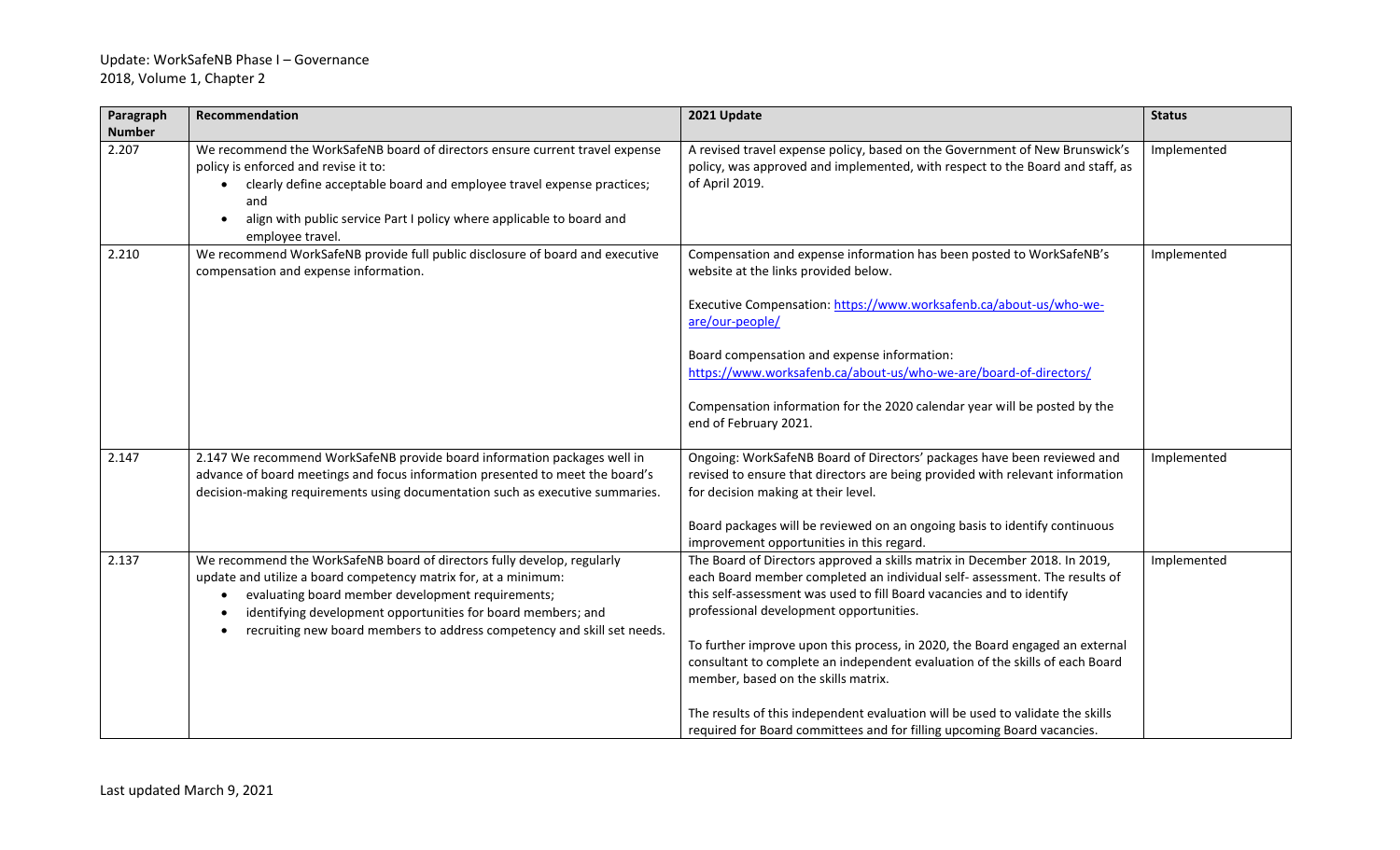| Paragraph<br><b>Number</b> | Recommendation                                                                                                                                                                                                                                                                                                                                                                                                                                                                                                                                            | 2021 Update                                                                                                                                                                                                                                                                                                                                                                                                                                                                                                                                                                                                                                                                                                                                                                                                                                                                                                                                                                 | <b>Status</b> |
|----------------------------|-----------------------------------------------------------------------------------------------------------------------------------------------------------------------------------------------------------------------------------------------------------------------------------------------------------------------------------------------------------------------------------------------------------------------------------------------------------------------------------------------------------------------------------------------------------|-----------------------------------------------------------------------------------------------------------------------------------------------------------------------------------------------------------------------------------------------------------------------------------------------------------------------------------------------------------------------------------------------------------------------------------------------------------------------------------------------------------------------------------------------------------------------------------------------------------------------------------------------------------------------------------------------------------------------------------------------------------------------------------------------------------------------------------------------------------------------------------------------------------------------------------------------------------------------------|---------------|
|                            |                                                                                                                                                                                                                                                                                                                                                                                                                                                                                                                                                           | It will also identify other opportunities for continuing professional<br>development for the Board as a whole and for individual directors.<br>The consultant also provided the Board with a revised skills matrix and other<br>Board evaluation tools.                                                                                                                                                                                                                                                                                                                                                                                                                                                                                                                                                                                                                                                                                                                     |               |
| 2.124                      | We recommend the WorkSafeNB board of directors review its committee structures<br>and practices to:<br>select participating board members to chair committees;<br>ensure per diem payments are made only to committee members for<br>committee meetings;<br>ensure membership is aligned with board needs and competencies are<br>$\bullet$<br>sufficient to address committee requirements;<br>develop and implement competencies for committee membership; and<br>develop and implement a plan to evaluate committee performance on an<br>annual basis. | The Board has developed four committees: Governance, Human Resources<br>and Compensation, Finance and Investment, and Audit. Additionally, the Board<br>is also in the process of finalizing a fifth committee, Fatality Review<br>Committee. Each of these committees has its own Terms of Reference, is<br>chaired by a member of the Board, and has a specific sub-set of directors as<br>members.<br>Compensation is paid to those members who participate in those committee<br>meetings.<br>The Board has recruited an external advisor to sit on the Audit Committee. The<br>Board is currently considering external advisors for other committees. The<br>results of the external consultant's evaluation of the skills of each Board<br>member, referenced in item 2.137, will be helpful in assessing the need for an<br>external consultant on the other committees.<br>Evaluations for each committee and the Chair of the Board were completed in<br>Q4, 2020. | Implemented   |
| 2.160                      | We recommend WorkSafeNB, as part<br>of its annual planning and reporting<br>processes:<br>fully develop long-term strategic goals and objectives and define<br>$\bullet$<br>measurable targets for all key performance indicators;<br>include the strategic requirements of the government mandate letter as<br>$\bullet$<br>part of its strategic planning process;<br>develop an operational action plan designed to implement the long-term<br>$\bullet$<br>strategic direction of the corporation; and                                                | In 2019, the WorkSafeNB Board of Directors approved a 3-year strategic plan,<br>together with a scorecard, to track progress of key performance indicators on a<br>quarterly basis.<br>The 2020 annual plan was submitted to the Minister on December 15, 2019,<br>incorporating all requirements contained within the mandate letter.<br>The 2021 Annual Plan will be submitted following receipt of the 2021 Mandate<br>Letter.                                                                                                                                                                                                                                                                                                                                                                                                                                                                                                                                           | Implemented   |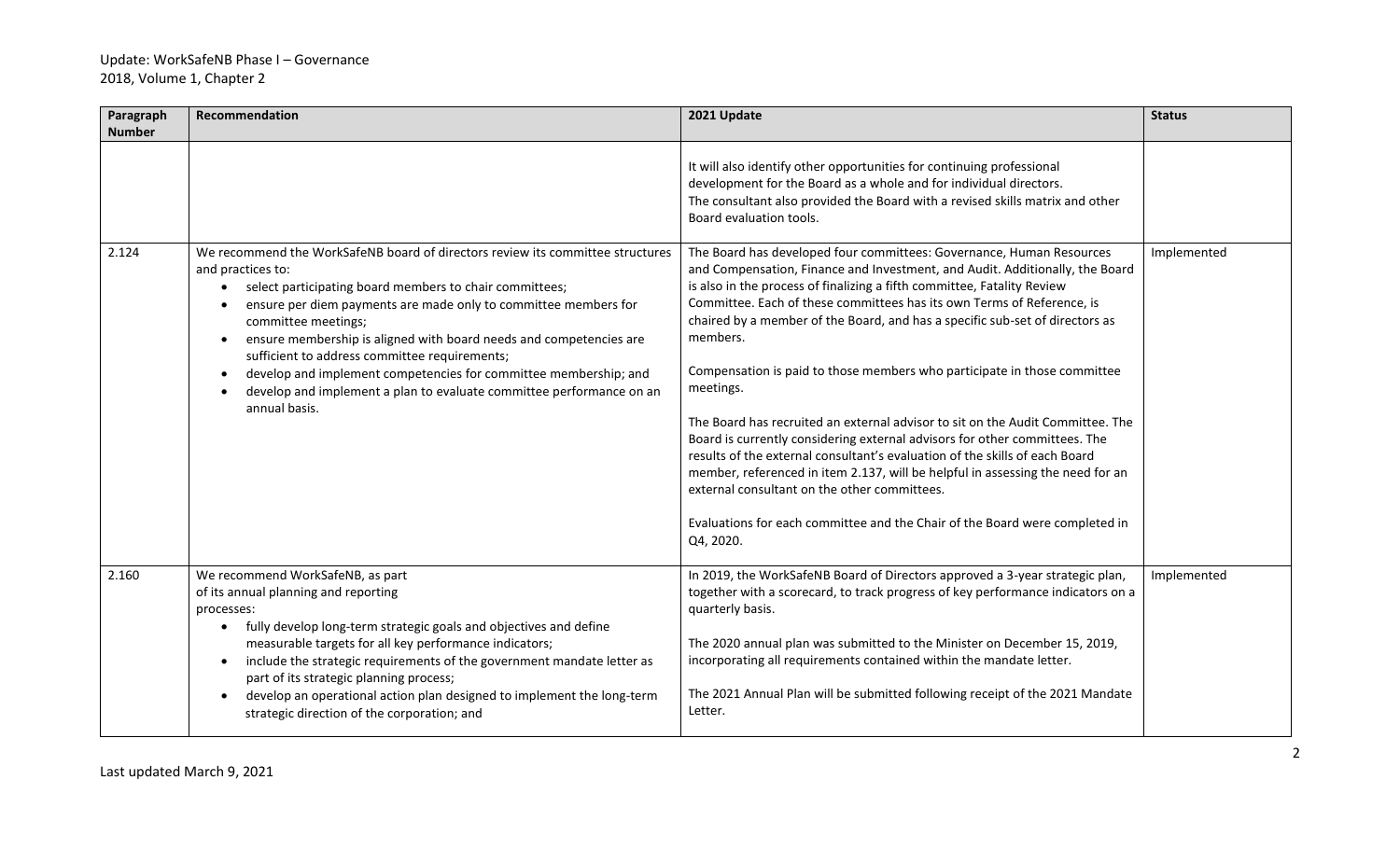## Update: WorkSafeNB Phase I – Governance 2018, Volume 1, Chapter 2

| Paragraph     | Recommendation                                                                                                              | 2021 Update                                                                                                                                           | <b>Status</b> |
|---------------|-----------------------------------------------------------------------------------------------------------------------------|-------------------------------------------------------------------------------------------------------------------------------------------------------|---------------|
| <b>Number</b> |                                                                                                                             |                                                                                                                                                       |               |
|               | submit an annual plan to the Department focused on goals and objectives                                                     | In 2021, the WorkSafeNB Board of Directors will review and update the                                                                                 |               |
|               | it intends to complete over the period of the plan, as required<br>under the Accountability and Continuous Improvement Act. | strategic plan and revise KPIs, as required.                                                                                                          |               |
|               |                                                                                                                             | The work completed in 2019 focused on enabling actions that will form the                                                                             |               |
|               |                                                                                                                             | foundation of operational plans, which included legislative change in the key                                                                         |               |
|               |                                                                                                                             | areas of return to work and occupational health and safety, consultation on                                                                           |               |
|               |                                                                                                                             | those legislative changes, and policy updates. Additionally, WorkSafeNB has                                                                           |               |
|               |                                                                                                                             | created a temporary team, Business Transformation, to lead the                                                                                        |               |
|               |                                                                                                                             | transformation agenda over the course of the next 4-5 years.                                                                                          |               |
|               |                                                                                                                             | Operational plans will be built by the respective operational executive                                                                               |               |
|               |                                                                                                                             | members to ensure alignment of operations and transformation.                                                                                         |               |
|               |                                                                                                                             |                                                                                                                                                       |               |
| 2.167         | We recommend the WorkSafeNB                                                                                                 | The WorkSafeNB Board of Directors approved a CEO Evaluation tool, which                                                                               | Implemented   |
|               | board of directors:                                                                                                         | was implemented in 2019.                                                                                                                              |               |
|               | establish a CEO performance agreement that ties CEO performance                                                             |                                                                                                                                                       |               |
|               | to the corporation's strategy and results; and                                                                              |                                                                                                                                                       |               |
|               | conduct an annual CEO performance evaluation against the documented                                                         |                                                                                                                                                       |               |
|               | expectations.                                                                                                               |                                                                                                                                                       |               |
| 2.131         | We recommend the WorkSafeNB board of directors and the                                                                      | Ongoing -                                                                                                                                             | In progress   |
|               | Department of Post-Secondary Education, Training and Labour jointly develop,                                                | WorkSafeNB has recommended to the Department of Post-secondary                                                                                        |               |
|               | document and implement a succession strategy to ensure:                                                                     | Education, Training and Labour (the "Department"), a legislative amendment                                                                            |               |
|               | timely recruitment of all board positions, including the chair and vice-chair                                               | to the Workplace Health, Safety and Compensation Commission and                                                                                       |               |
|               | and,                                                                                                                        | Workers' Compensation Appeals Tribunal Act that would allow for terms to be<br>staggered. A Bill incorporating that amendment is currently before the |               |
|               | effective staggering of board member terms.                                                                                 | Legislature.                                                                                                                                          |               |
|               |                                                                                                                             |                                                                                                                                                       |               |
|               |                                                                                                                             | Additionally, WorkSafeNB is adopting the process, led by the Executive Council                                                                        |               |
|               |                                                                                                                             | Office, that begins the advertisement for Board vacancies in advance of the                                                                           |               |
|               |                                                                                                                             | date the vacancy expires, to assist with more timely appointments, while also                                                                         |               |
|               |                                                                                                                             | supporting a search process that targets qualified candidates.                                                                                        |               |
|               |                                                                                                                             | However, we acknowledge there was some delay in this process during 2020                                                                              |               |
|               |                                                                                                                             | as a result of impacts from the COVID-19 pandemic.                                                                                                    |               |